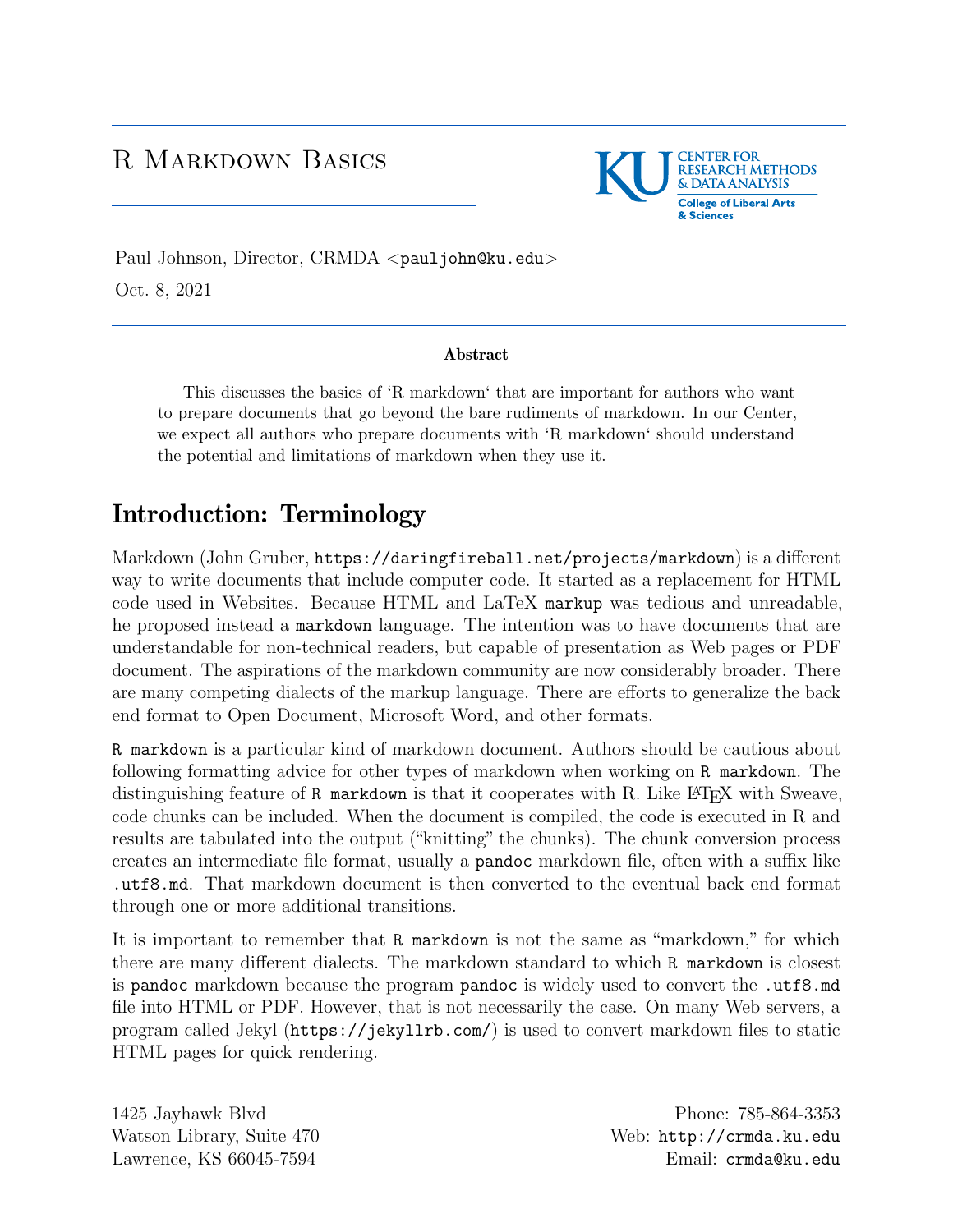The R packages knitr and rmarkdown provide functions required to convert code chunks and create the intermediate markdown document. The free-standing program pandoc plays the pivotal role in most personal computer applications. It converts markdown files to HTML or LaTeX.

# Refer Elsewhere for Comprehensive Instructions

We thought we might make YAMG, *Yet Another Markdown Guide*, but now elect instead to explain the big picture issues and focus on practical problems that we expect authors to have when they use the stationery document classes.

### Reference Guides from the RStudio Corporation (and affiliates)

- 1. *[R Markdown Reference Guide](https://www.rstudio.com/wp-content/uploads/2015/03/rmarkdown-reference.pdf)*. Keep a copy of this document available.
- 2. An RStudio oriented guide, *[R Markdown Cheatsheet](https://www.rstudio.com/wp-content/uploads/2016/03/rmarkdown-cheatsheet-2.0.pdf)*
- 3. *[Markdown Basics](http://rmarkdown.rstudio.com/authoring_basics.html)*. See also the R markdown page at Rstudio corporation, [http://](http://rmarkdown.rstudio.com) [rmarkdown.rstudio.com](http://rmarkdown.rstudio.com), which offers a ["Get Started" Tutorial.](http://rmarkdown.rstudio.com/lesson-1.html)
- 4. Yihui Xie. 2015. *Dynamic Documents with R and Knitr. 2ed* Boca Raton, Florida: Chapman Hall/CRC. <http://yihui.name/knitr>.
- 5. On July 7, 2017, Xie made available a new book manuscript, *[bookdown: Authoring](https://bookdown.org/yihui/bookdown) [Books and Technical Documents with R Markdown](https://bookdown.org/yihui/bookdown)*.

## User-friendly overviews and tutorials on R markdown usage.

- 1. Cosma Shalizi, "Using R Markdown for Class Reports", [http://www.stat.cmu.edu/](http://www.stat.cmu.edu/~cshalizi/rmarkdown) [~cshalizi/rmarkdown](http://www.stat.cmu.edu/~cshalizi/rmarkdown).
- 2. Wisconsin University Social Science Computing Collaborative. "R for Researchers: R Markdown".
	- [http://www.ssc.wisc.edu/sscc/pubs/RFR/RFR\\_RMarkdown.html](http://www.ssc.wisc.edu/sscc/pubs/RFR/RFR_RMarkdown.html)
- 3. Karl Broman, "Knitr with R Markdown". [http://kbroman.org/knitr\\_knutshell/pages/Rmarkdown.html](http://kbroman.org/knitr_knutshell/pages/Rmarkdown.html)

In my experience, there are several document features that can be produced with R markdown, but just about as many LaTeX features are no available via pure markdown. That puts us in a "gray area," where we are either forced to change our writing style or code the document differently. This is discussed in the section .

# Document-wide options

R markdown is prepared in a text document that has two parts. The first part, which can be referred to as the header or preamble, includes "metadata". The metadata is information about the document, the authors, and how it must be compiled.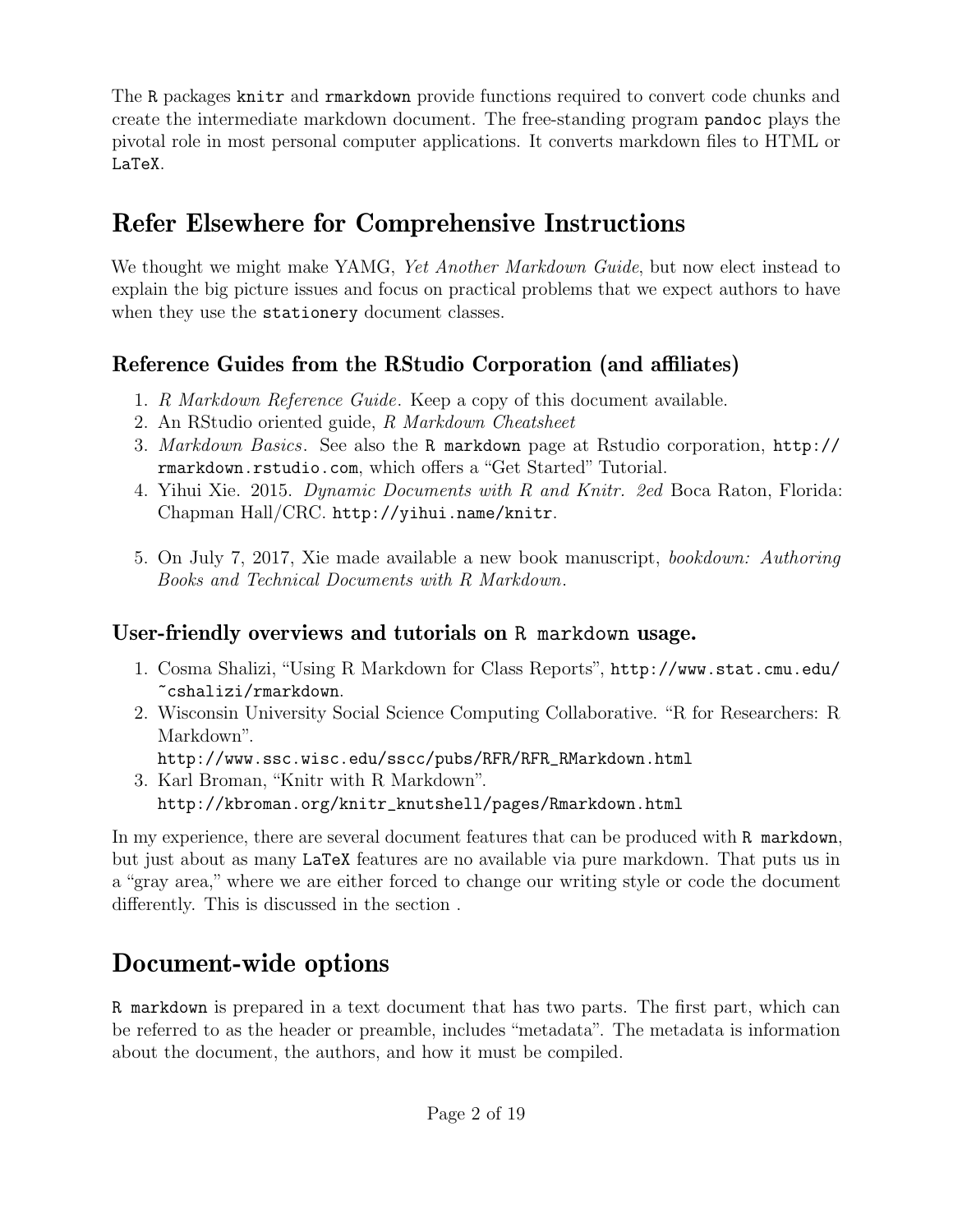The header is written in the YAML format (YAML originally meant *Yet Another Markup Language*, now stands for *YAML Ain't Markup Language*; see [The Official YAML Web Site\)](http://yaml.org).

The header for the document you are reading now in PDF is:

```
\overline{\phantom{a}} - - -
title: "R Markdown Basics"
author :
- affiliation : CRMDA
  description : Director
  email : pauljohn@ku.edu
  name : Paul Johnson
output :
  pdf_document :
    fig_caption : true
    keep_tex : true
    latex_engine : pdflatex
    highlight : haddock
    citation_package : natbib
    pandoc_args : [ --listings ]
    template : " theme / report-template.tex "
fontsize : 12 pt
vignette : >
    %\ VignetteIndexEntry { stationery }
    %\ VignetteEngine { knitr :: rmarkdown }
    %\ VignetteEncoding { UTF-8 }
header-includes :
- |
  \mathbf{I}\cdots {= latex }
  \ usepackage { xcolor }
  \ usepackage { fancybox }
  \ usepackage { calc }
  \usepackage{subfig}
addr :
    l1 : 1425 Jayhawk Blvd
    12: Watson Library, Suite 470
    l3 : Lawrence , KS 66045 -7594
    r1 : " Phone : 785 -864-3353 "
    r2 : " Web : http :/ / crmda.ku.edu "
    r3 : " Email : crmda@ku.edu "
logo : theme / logo.pdf
keywords : guides , report , pandoc , R markdown , sweave , knitr
---
```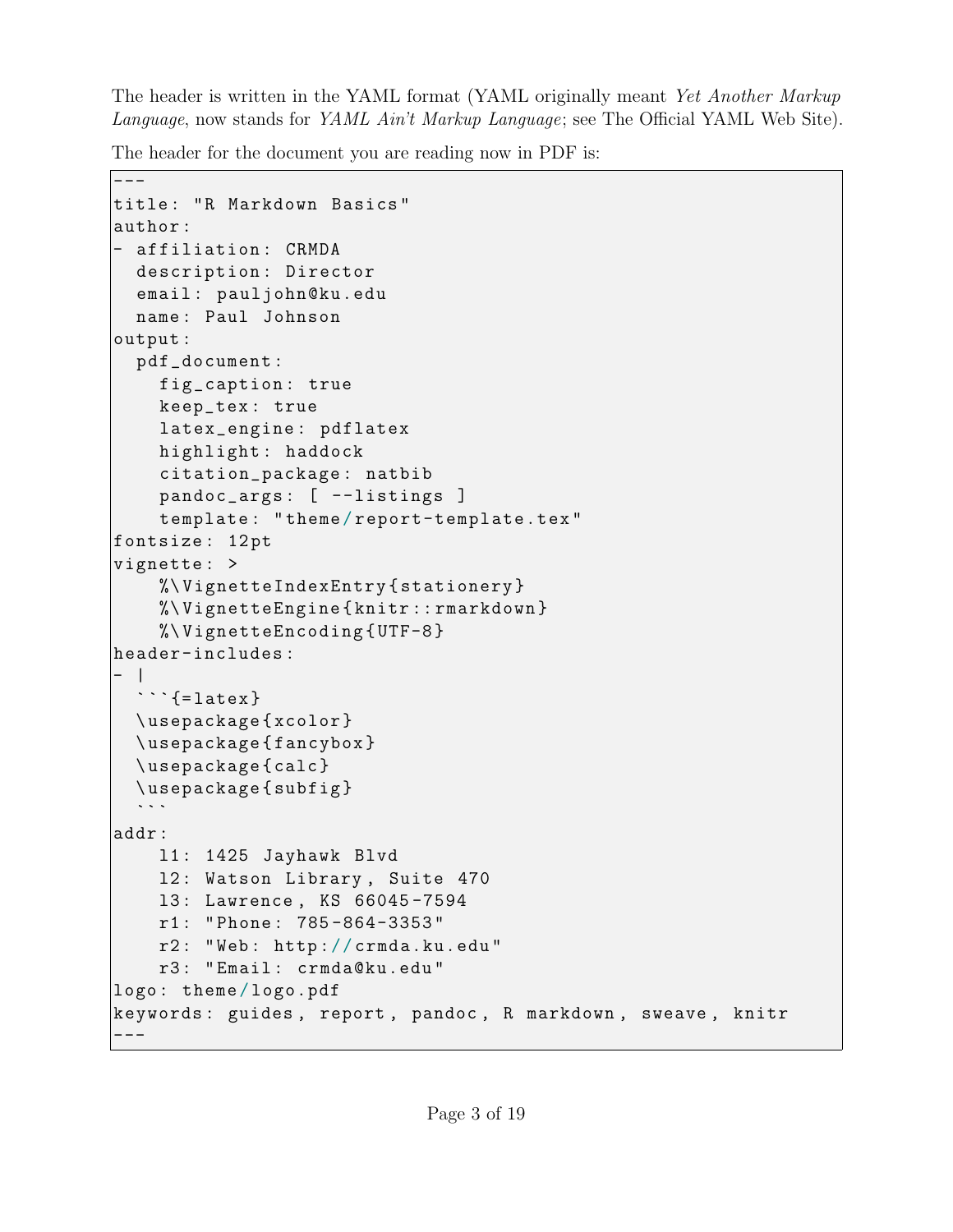### Observations about YAML

#### Parameter and values (key: value pairs) are separated by :.

One must use the colon, not (NOT!) the equal sign).

Logical values are specified by lowercase, unquoted true, false, or null. If a value (say, a document title) includes a colon, quotation marks should be used.

#### Finding the correct keys

Authors will need to acquire experience about valid keys for their intended output format. The key: value pairs in the header are meaningful if the document processing software takes them into account. The correct keys are specified in the document template, so they vary from one document template to another. Otherwise, they are just decorations that on which authors waste their time. To test that idea, authors might insert this in the header of the current document

christmaslist: "pandora account", "gold watch"

and recompile. There are no errors or warnings about unrecognized key values.

Flush-left key values are either top-level parameters (title, date, fontsize) or initiators of metadata blocks. The header-includes section is relevant only to the L<sup>A</sup>TEX stage of document preparation.

The structure of the author and addr blocks is unique to the template that governs this document (the template is specified in the output block). With different templates, the format of the key:value author information will differ.

#### The format is of the YAML header is VERY sensitive.

A. The header begins with three dashes, in column 1:

---

and ends with three dashes, in column 1

---

B. Subsections are represented by indentation. The leading users of R markdown prefer indentation using 2 spaces, not 4 as in base R code. We follow that in this document.

C. Errors in formatting are fatal. Using tabs to indent YAML code leads to a **fatal error**. Thankfully, the error messages point directly at the offending line in the header. Inserting a tab before highlight: haddock results in this error:

```
Error in yaml:: yaml.load (string, ...) :
  Scanner error: while scanning a plain scalar at line 10,
     column 19
```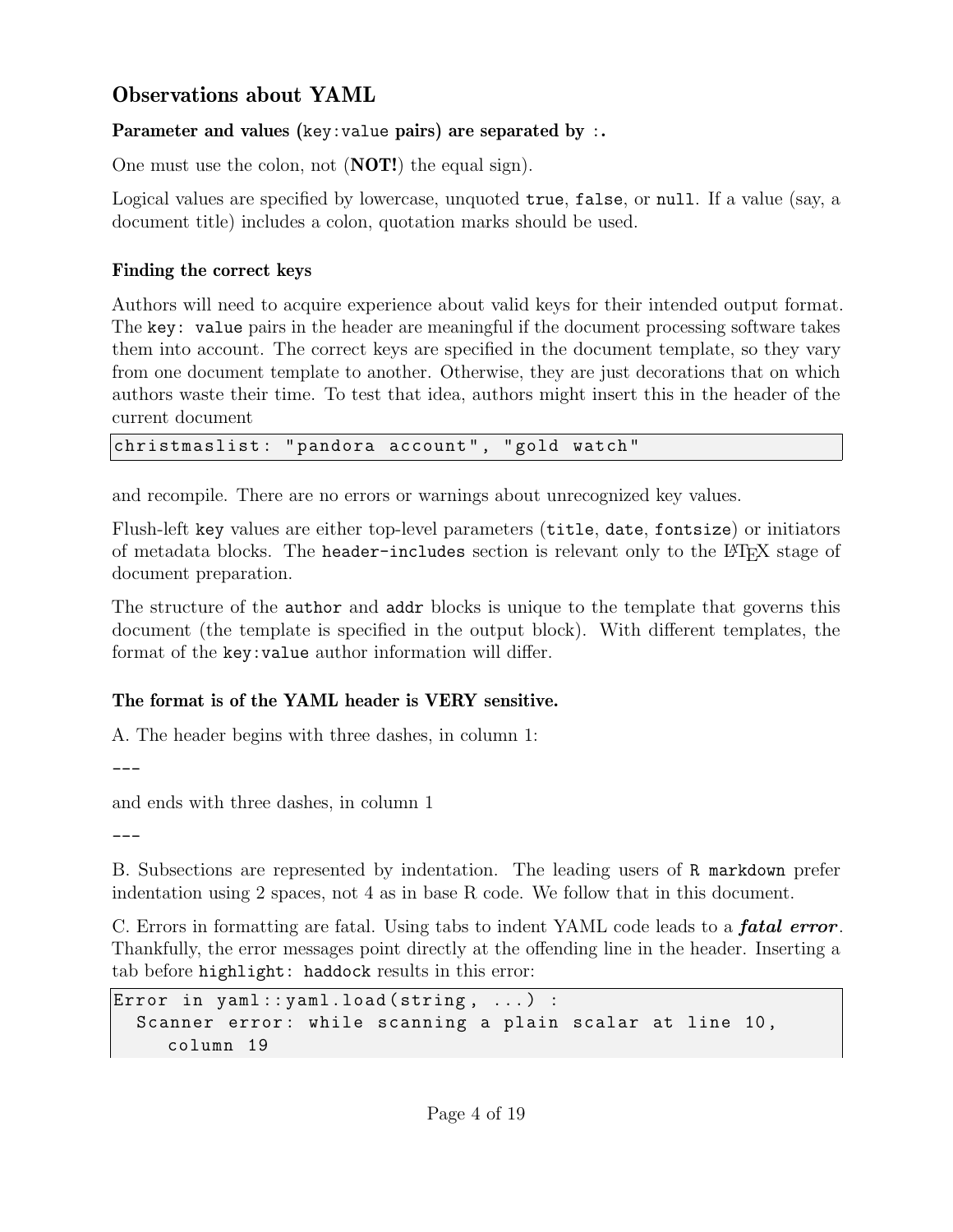```
found a tab character that violate intendation (sic) at line
  11 , column 1
Calls: rmd2pdf ... parse_yaml_front_matter -> yaml_load_utf8
  -> <Anonymous>
Execution halted
```
#### The output stanza specifies the back end format

In the stationery package, we are focused primarily on HTML and PDF because, at the current time, these formats are the most dependable.

The output specification in this document means that the function pdf\_document in the markdown package will be used to create an output object. The .Rmd file is converted to pandoc markdown, .utf8.md, then into L<sup>AT</sup>FX, then PDF.

It is tricky for authors to figure out which keys will work, and how their values will be specified. Lamentably, it may be necessary to read the source code of an R package like rmarkdown to understand all of the details. However, usually, there is some relief in the fact that there is one example working document to exemplify the settings for a particular back end and authors can adjust and modify those values. The key:value pairs may may a difference at several stages in the compilation process.

Users should be aware that a moderately complex R markdown document will usually be a success only if it is built with a particular output format in mind. Many document components are created with PDF or HTML output in mind and they are not generally compatible with both. The number of "cross-compiling" gotchas will probably decline with time, but currently there are many difficulties awaiting someone who writes a document intended for HTML and later wants to generate PDF from the same markdown document.

It is also worth mentioning that the RStudio pulldown button Knit can be misleading. It creates the impression that one can choose freely between "Knit to PDF" or "Knit to HTML," but that will usually fail. Be warned also that Rstudio will revise the content of the document header, possibly corrupting its formatting.

## render equals knitr  $+$  pandoc

The process for rendering documents is discussed in the stationery vignette. The key point is that the code chunks must be digested by R and replaced with valid input and output text. After that, the document is converted by a sequence of transitions, .Rmd to .utf8.md to .tex to .pdf.

The conversion of the .Rmd file into pandoc markdown is known as "knitting". It is the same functionality that is performed by "sweaving" an R noweb .Rnw LATEX document. The knitr package for R plays a vital role because it has the procedures that make this an R markdown document, rather than just a markdown document with code examples pasted in.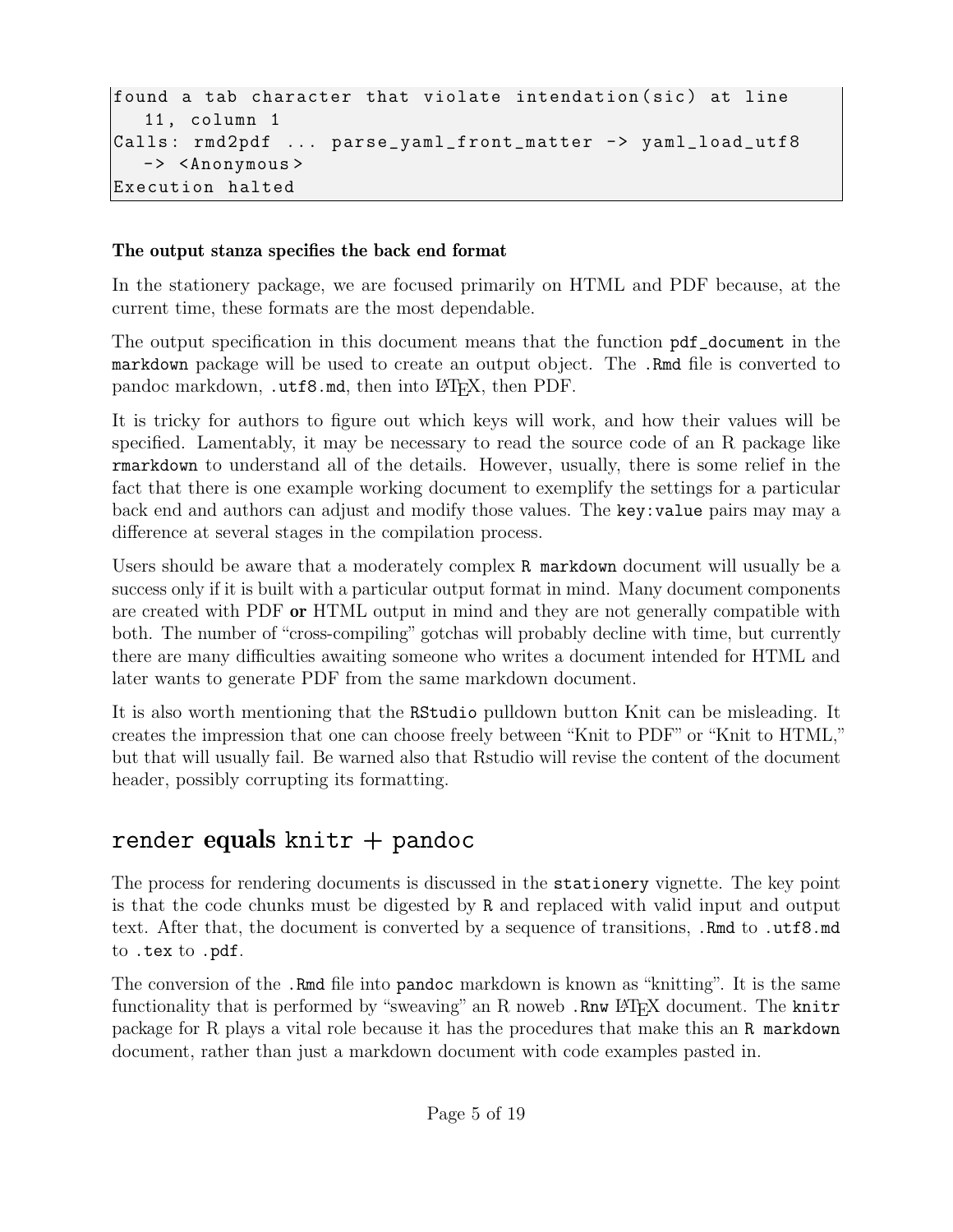It is a little more difficult to understand the role of the rmarkdown package in the document transition process. Perhaps the reader will find some ancient history to be helpful.

In the olden days, say 2014, we could write R markdown documents that did not require the rmarkdown package. The workflow was simple.

#### 1. Create a bare minimum YAML header

I once wrote a slide show called "Rmd on Rmd" and called the file rmdonrmd.Rmd. There was almost no YAML at all.

-- title : " Rmd on Rmd " author : " Paul E. Johnson " ---

That document included R code chunks. It had everything I needed to do at the time. Except I did not understand the problem that the final format might be customized by an intricate array of settings. The importance of those settings will become apparent if we continue the story.

#### 2. Render the document in 2 steps

To convert my cave-person markdown document to HTML, I would use 2 steps in the command line. First, handle the chunks with knitr.

```
R CMD knit rmdonrmd.Rmd
```
That created a new file, **rmdonrmd.md**.

I wanted this to turn into a presentation document in a Web format, and somehow I found out that if you told pandoc that your "to" format was S5, then a slidy presentation would be created. So I ran:

pandoc rmdonrmd.md -t S5 -o rmdonrmd.html

The  $\sim$  parameter indicates we want an output file rmdon rmd.html.

At that time, I did not understand very well the problem that a document that uses the special features of one backend will generally be incompatible with other formats. As long as the document does not use any special features, however, it can be converted to a slideshow in PDF format. This (in 2014, at least) would generate that PDF:

\$ pandoc rmdonrmd.md -t beamer -V theme : Warsaw -o rmdonrmd.pdf

The major danger, then and now, is that an incomplete the output file might be created. Some document elements that we are counting on fail to appear. Incorrect LATEX markup results in "blank spots" in Web output, for example.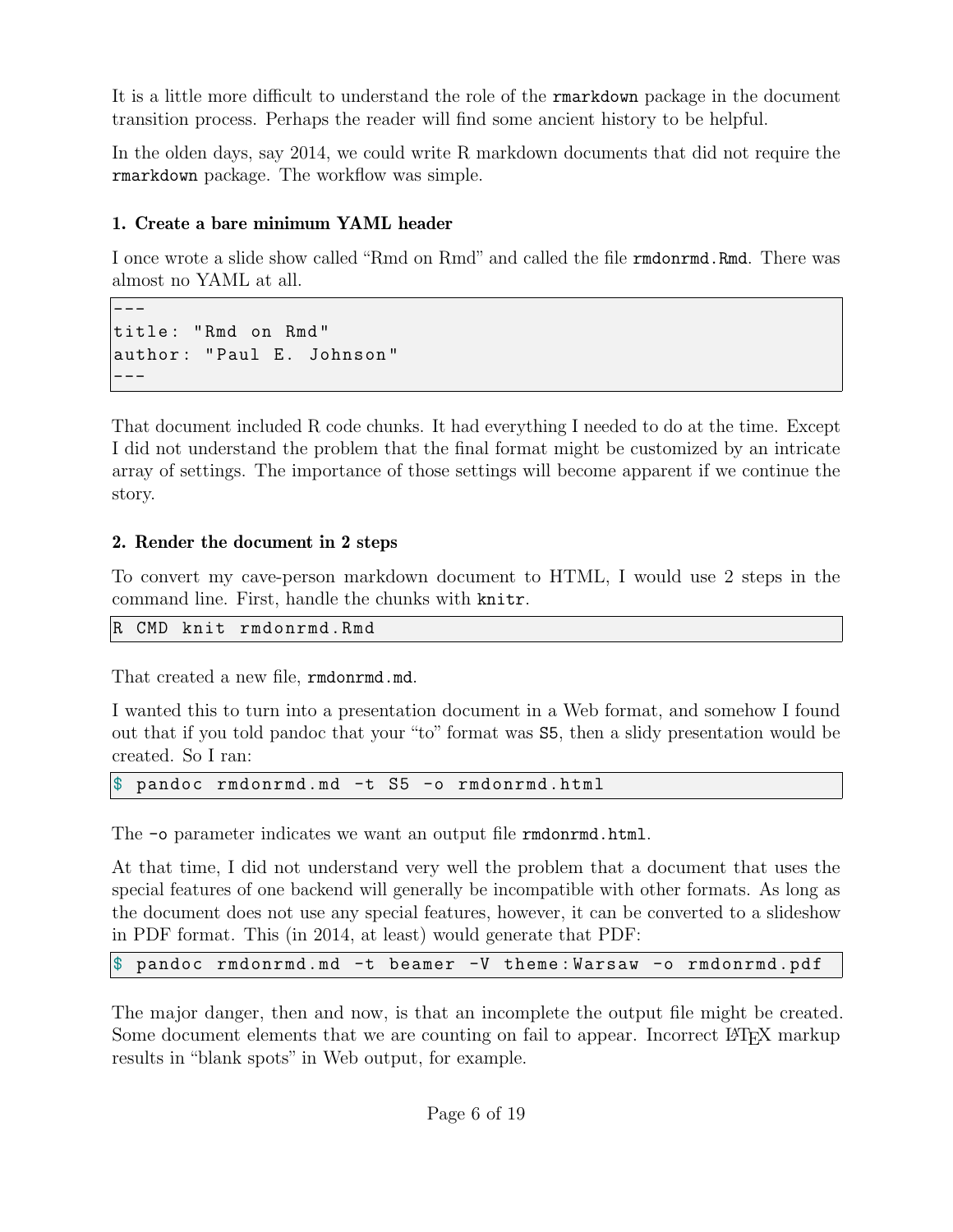#### What's wrong with the old way?

The people that are extremely deep in the details of document preparation know that there are many details that authors might adjust. Do you want a table of contents? If yes, how many headings do you want to include? Do you want code listings to have colored backgrounds? How do you want keywords to be highlighted? Do you want figures to float freely in the document? If so, what algorithm is to be used.

All of these features are in play and most of us–authors–don't want to know all of the details about how the R markdown document is turned into the eventual result. The authors of the rmarkdown document are the ones who know the ins-and-outs and they created an elaborate system that reads the keys in the markdown document and then reformats it and, most importantly, calls pandoc with an immense list of command line options.

If I compile an R markdown document today, and I allow verbose output of the steps used to build the document, I see, at the very end, the pandoc function call.

```
/ usr / bin / pandoc + RTS -K512m -RTS rmdonrmd.utf8.md --to slidy
--from
  markdown + autolink_bare_uris + ascii_identifiers + tex_math_single_backslash
--output rmdonrmd.html --smart --email-obfuscation none
  --self-contained
--template
  / usr / local / lib /R/ site-library / rmarkdown / rmd / slidy / default.html
--include-in-header
  / tmp / RtmpAa6kai / rmarkdown-str2de413c62f71.html
--mathjax --variable
   'mathjax-url:https://mathjax.rstudio.com/latest/MathJax.js?config=TeX-,
--highlight-style pygments
Output created : rmdonrmd.html
```
This pandoc call converts a pandoc markdown file, rmdonrmd.uft8.md (which was created from rmdonrmd.Rmd) into HTML.

In a nutshell, we need the **rmarkdown** package because it can deal with the immense complexity of pandoc. The rmarkdown package is the glue. It creates output format objects that specify a large family of sensible settings that are sent to pandoc. Because there were some complications in the creation of documents with the custom templates in the stationery package, I had to study the code in rmarkdown for quite a while. Every time I came away with just one thought. It would have taken me several years to piece together all of those details.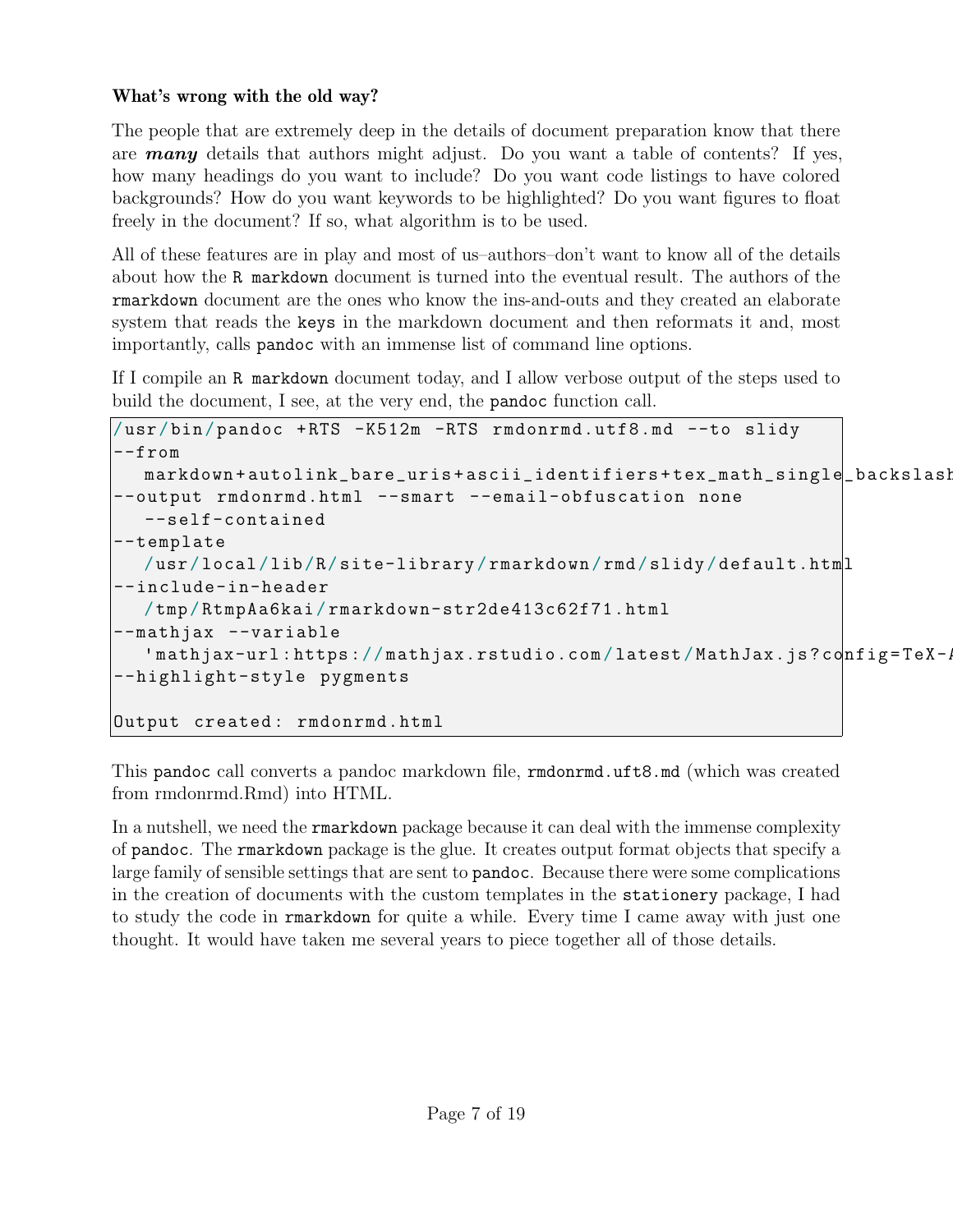# Preparing an R Markdown Document

### Use a text editor

An R markdown file is suffixed ".Rmd". It is a "raw text" file. Don't edit it with MS Word. Instead, use a programmers file editor, such as Emacs, Notepad++, or an integrated development environment, such as RStudio, to edit the file.

### Be considerate of the .Rmd document's reader

Remember that the markdown philosophy is that a document should look reasonably nice, even before it is compiled. That means authors should take care that their document has reasonably "shaped" paragraphs. Lines should generally be 80 characters or less.

### Document body has markdown, plus *. . .*

The body of the R markdown document can include both "markdown" syntax, which we hope is compatible with either PDF or HTML backends, as well as a selection of backend-specific code input. In a document with an HTML backend, authors can write "raw" HTML when they can't find R markdown syntax that works.

In our experience, it is also *mostly* workable to include  $\angle$ FIFX

code in R markdown documents. Recall that documents in R markdown are converted from Rmd to md by the knitting process, and then into  $\Delta F$ F(X by pandoc, and then into PDF by a LATEX compiler (pdflatex, xetex or similar). As a result, one can insert quite a bit of L<sup>A</sup>TEX code and it will often be successfully post-processed in the last stage of document compilation.

We have found that some LATEX code does not work well, however, so it is not possible at the current time to say "everything works". However, many things do work.

As in LATEX itself, when an author wants to add features, it is generally necessary to add  $\{\text{usepackage}\}$  statements in the  $\langle \text{BFRX}\rangle$ 

document preamble. We use a LATEX template for this document; it includes many packages. Packages that are not included in the template can be tucked into the YAML preamble:

```
header-includes :
   \usepackage { amsmath }
```
We did not realize that amsmath was necessary until an author typed in a valid formula that ended up with missing characters in the output file.

# Basic R Markdown

These are the most frequently used markdown idioms that work well in both HTML and PDF backends. These things work well in either backend because they are understood to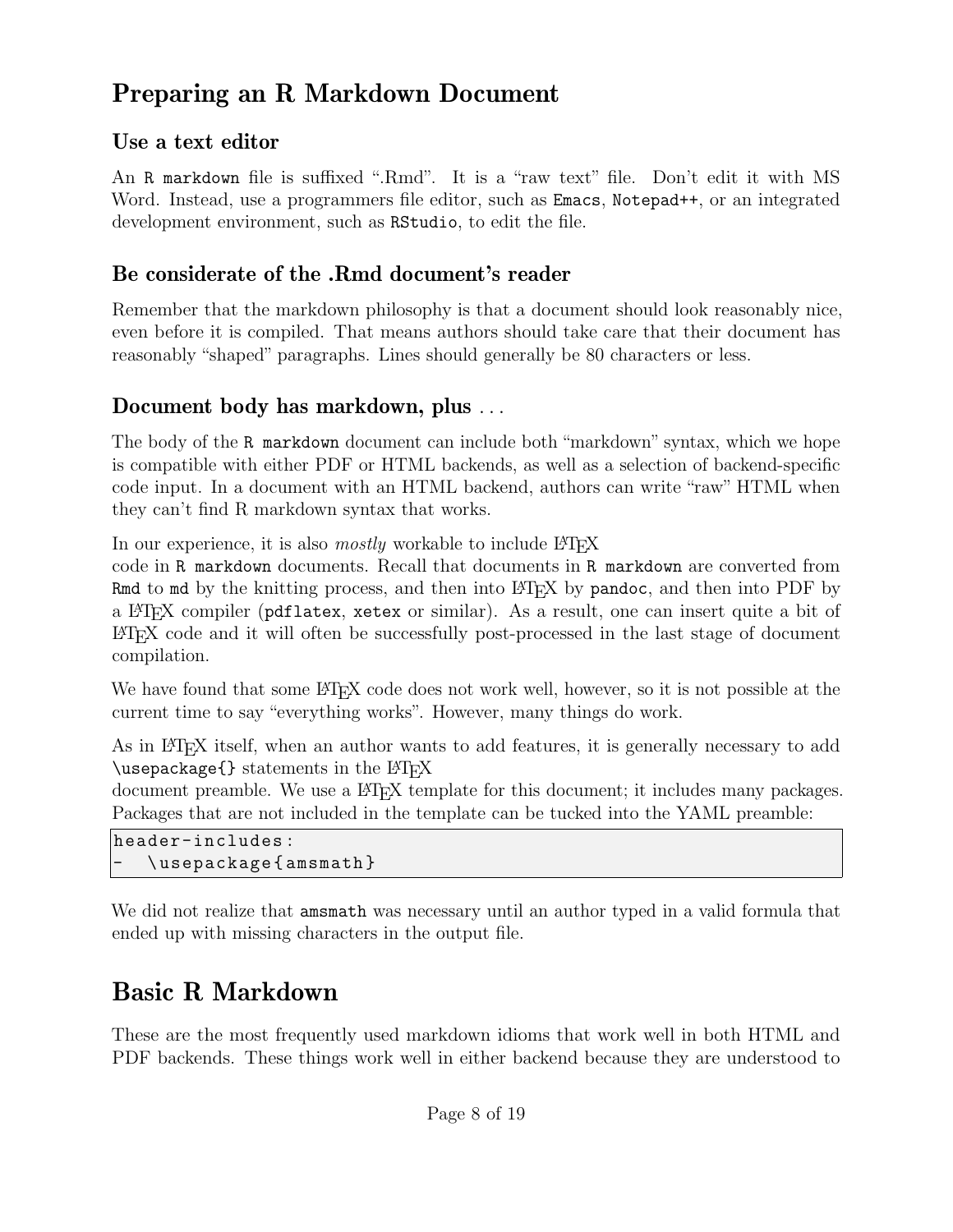pandoc, which has the job to convert the markdown document into either LATEX or HTML.

- 1. Character styling.
	- ❼ *Italics* result from asterisks (\*italics\*)
	- bold face results from two asterisks (\*\*boldface\*\*).
	- Inline computer code should be a typewriter fixed width font produced by using two "backticks" ('computer code')
- 2. Section headers.
	- $\bullet\;\;\#$  is level 1 header
	- $\bullet$  ## is level 2 subheading
	- levels below are used differently in HTML and PDF. The ability of html documents to include specialized subsections is one of the advantages of that backend. In R markdown,6 levels of headings are allowed.

There is a problem to be aware of. A section header may not have a linebreak in it.

An error so simple as writing a section title that has a line wrap will cause poor quality output.

- 3. Paragraph styling
	- ❼ Paragraphs are created by blank lines
	- Single-spaced line: Two blank spaces at end of line signify a new line without creating new paragraph (blank line) below.
	- Block quotes: Indented material like this:

Shall I compare thee to a summer's day? Thou art more lovely and more temperate.

begins with a *>* character in column 1, followed by a space:

```
Shall I compare thee to a summer's day?
Thou art more lovely and more temperate.
```
The second and following lines should be entered without blank lines.

❼ code listings that are not R chunks, such as

int  $x = 3$ 

 $\overline{\cdots}$ 

are requested by three ticks before and after

int  $x = 3$  $\sim$   $\sim$   $\sim$ 

4. Lists.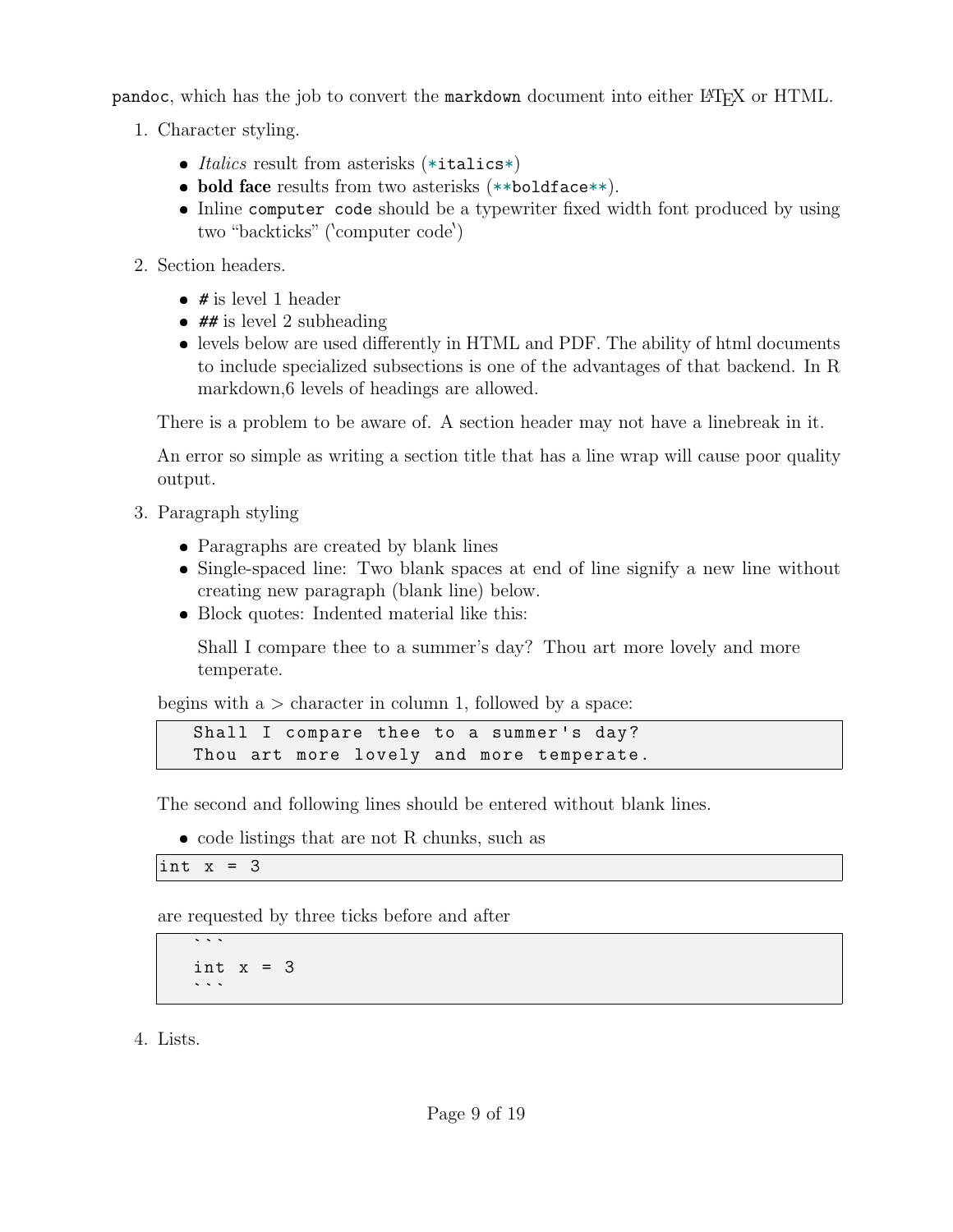- ❼ Numbered lists can be created by putting a number in column 1 of a new line, followed by a period.
- ❼ Unnumbered (Bullet) lists can be created by putting an asterix in column 1 of a new line, followed by a space.
- Lists can be nested by typing four blank spaces for each level of nesting.
	- A continuation of the existing list's style can be obtained by inserting a plus sign.
- It is possible to insert paragraphs within lists. These should be indented 3 spaces.
- 5. Hyperlinks, such as [CRMDA,](https://crmda.ku.edu) for which the markdown is [CRMDA](https://crmda.ku.edu).
- 6. Citations. Need to know how to use natbib citations in a markdown document ?? ???

This *basic markdown* is compatible with either HTML or PDF output. While I am writing in a document intended for PDF, I can use LAT<sub>F</sub>X code \emph{italicize} to *italicize*, as you can see, but I can also use markdown syntax \*italicize\* to *italicize*. If I were intending this document for HTML, I could insert  $\exists$  italicize $\langle i \rangle$  to reach the same result.

Where feasible, we should use the generic markdown syntax rather than backend-specific markup, because this keeps open the door that we might want to change the backend from PDF to HTML at some point. Of course, *the key assumption is that the backend-neutral methods actually work* to get the job done, and that is simply untrue in my experience. Nevertheless, this is a valuable aspiration and it is a focal point of current software development.

## Math in Markdown documents

There's a fairly broad range of mathematical markup that will work in R markdown documents intended for PDF and HTML. So far as we can tell, documents intended for PDF (which can add L<sup>AT</sup>EX packages) can exploit all of the mathematical features, while HTML documents do not have that same advantage. There are other weaknesses in the math tool chain for HTML documents, to which we shall return.

Here are the highlights.

1. In-line math markup is dollar-sign bracketed, just as in LAT<sub>EX</sub>itself. We write  $f_{i,j}$ x\_{i} \times y\_{j}^2\$ for  $f_{ij}x_i \times y_i^2$ <sup>2</sup>/<sub>j</sub>. Using the usual L<sup>AT</sup>EX format, we can write the Greek letters, binary relations, and other important symbols. Behold:

$$
\alpha, \beta, \gamma, \Gamma, \chi, \approx, \neq, \geq, \leq, \pm, \sim, \rightarrow, \pi, \text{and} \infty.
$$

2. Displayed equations–equations that are centered or otherwise set apart from the text– can be bracketed by  $\setminus$ [ and  $\setminus$ ]. In LAT<sub>EX</sub>, it is not longer recommended to use the double-dollar sign notation for displayed equations.

Compare the inline mode,  $\bar{x} = \frac{1}{n}$  $\frac{1}{n} \sum_{i=1}^{n} x_i$  with the display equation: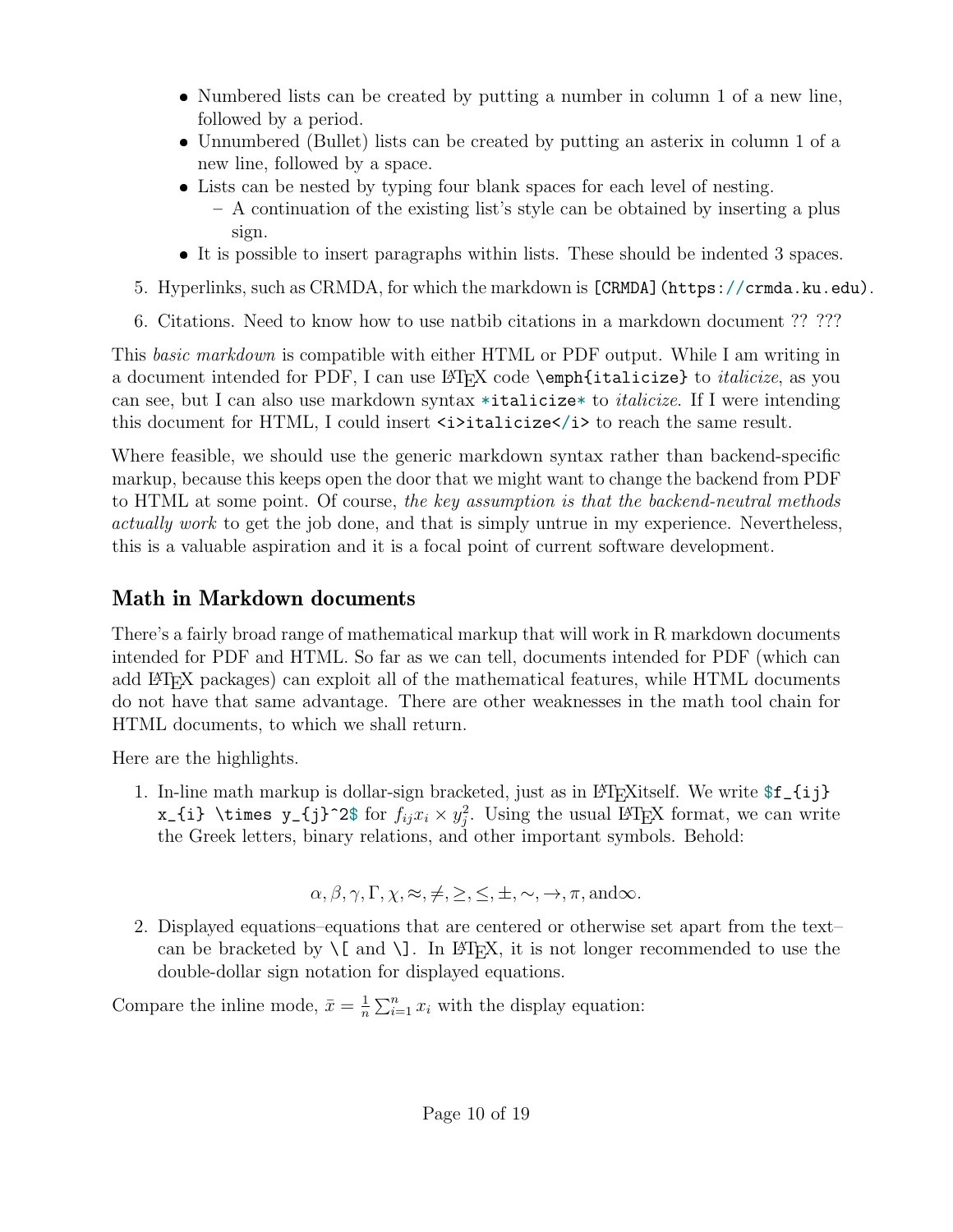$$
\bar{x} = \frac{1}{n} \sum_{i=1}^{n} x_i.
$$

that results from

 $\setminus$  [  $\bar{x} = \frac{1}{n} \sum_{i=1}^{n} x_{i}.$  $\setminus$ ]

After some testing, it appears that in order to have equations with numbers (via labels, allowing cross references), the best avenue is to change the display markup to use amsmath equations. In the following, we use the LATEX  $\begin{min}$  (begin{equation}, which comes from the L<sup>A</sup>TEX package *amsmath*.

```
\ begin { equation }
\bar{x} = \frac{1}{n} \sum_{i=1}^{n} x_{i}.\ label { eq : mean }
\ end { equation }
```
This equation is numbered, because the label macro is included within the equation:

<span id="page-10-0"></span>
$$
\int \beta \alpha \Psi \Xi \bar{x} = \frac{1}{n} \sum_{i=1}^{n} x_i.
$$
\n(1)

Because we labeled the equation, we can now use cross references. For example, as the reader can see in equation [\(1\)](#page-10-0), the arithmetic mean is a very lovely formula. If we insert equations before or after that one, they will be renumbered automatically and cross references will be adjusted.

Another benefit of introducing the amsmath support is that arrays can be demonstrated.

$$
A_{m,n} = \begin{pmatrix} a & b & c \\ d & e & f \\ g & h & i \end{pmatrix}
$$
 (2)

Given the fact that the equation environment provides all of the needed features, it seems obvious that authors should prefer to use it, rather than the simpler  $\setminus$ [ markup.

This is not the right place for a comprehensive guide to FT<sub>F</sub>X. Users will need to install a L<sup>A</sup>TEX distribution and then a user-friendly editor that will help create equation markup. Many users in the CRMDA lab use LyX, which offers a "View source" feature to inspect L<sup>A</sup>TEX coding for equations.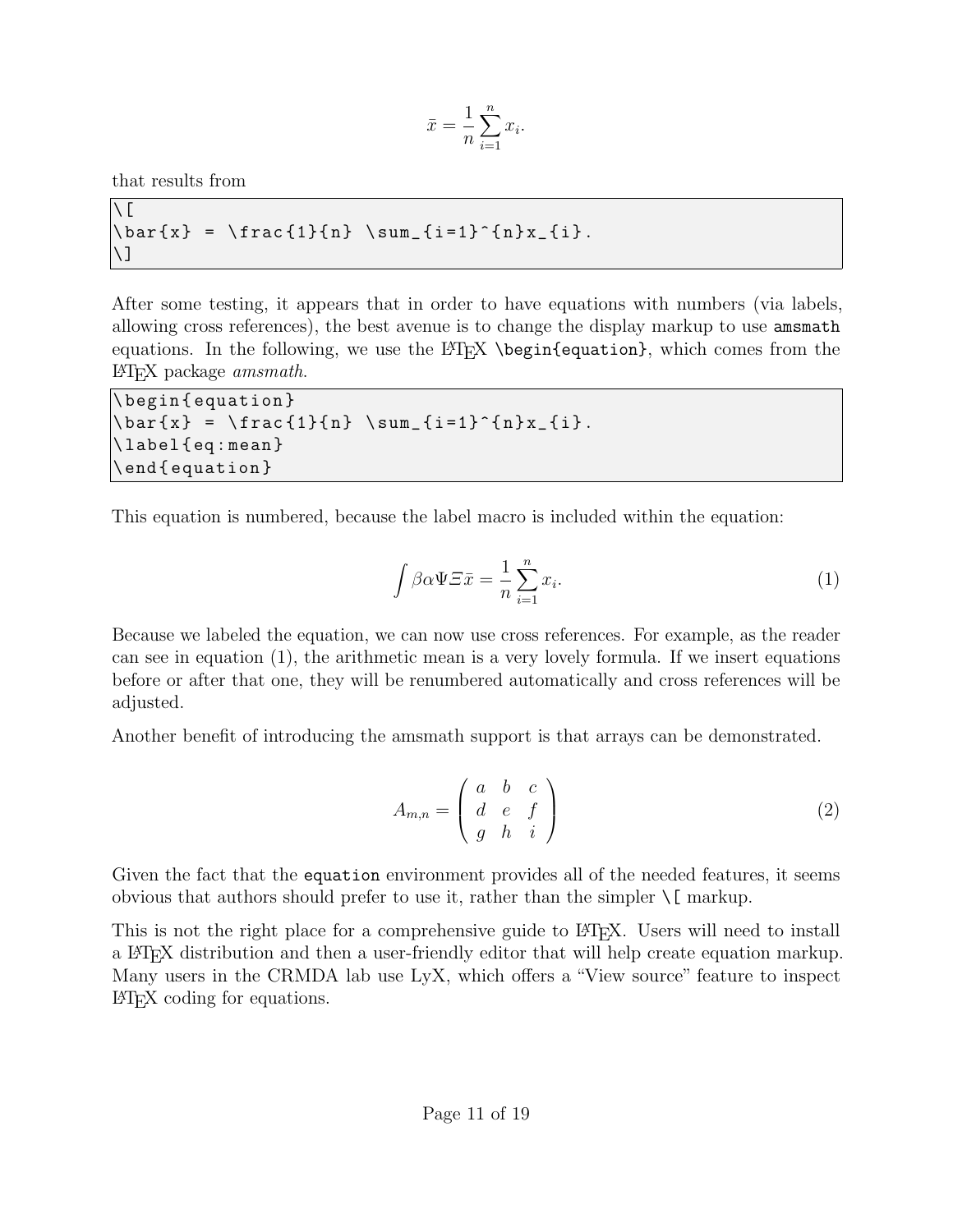### Syntax and code chunks

Code chunks are discussed in a separate vignette that is available with the stationery package, "Code Chunks". Code chunks are allowed in R markdown documents intended for either HTML or PDF.

In R markdown documents intended for HTML output, knitr is the only chunk-processing technology that is available. In R markdown documents, the outer boundaries of a chunk are demarcated by three back ticks, along with squiggly braces and the letter "r", which designates the language being processed  $(\text{knitr can handle several languages}).$ 

 $\overline{\cdots}$   $\overline{\{r\}}$  $lm(y \sim x, data = dat)$ 

In contrast, a chunk in a noweb/L<sup>AT</sup>FX document would look like this:

 $<<$  > > =  $lm(y \sim x, data = dat)$ @

Options which control chunk management are quite elaborate in knitr, but most authors will find that there are 5 (or so) options that they use frequently and the others can be discovered in the documentation when emergencies arise:

- 1. eval
- 2. echo
- 3. include
- 4. results

These control if the chunk is calculated, displayed, and included in the output.

knitr has fine grained settings for sizing, saving, and placing figures. These are discussed in our vignette, "Code Chunks". We expect that all authors will not have too much difficulty creating chunks that

- 1. are not evaluated, but are displayed "beautifully" to the reader.
- 2. are not displayed, but are evaluated, and the results may (or may not) be displayed for the reader.
- 3. create graphics, which are automatically included in the document.
- 4. create graphics (or other files) that are not automatically included in the document. Graphics are saved in image files that can be inserted at a different part in the document
- 5. import previous chunks for re-analysis.

## Presentable tables

In a report document, it would be unusual to display a large chunk of R code or output. Instead, reports typically include stylized tables, graphs, and equations.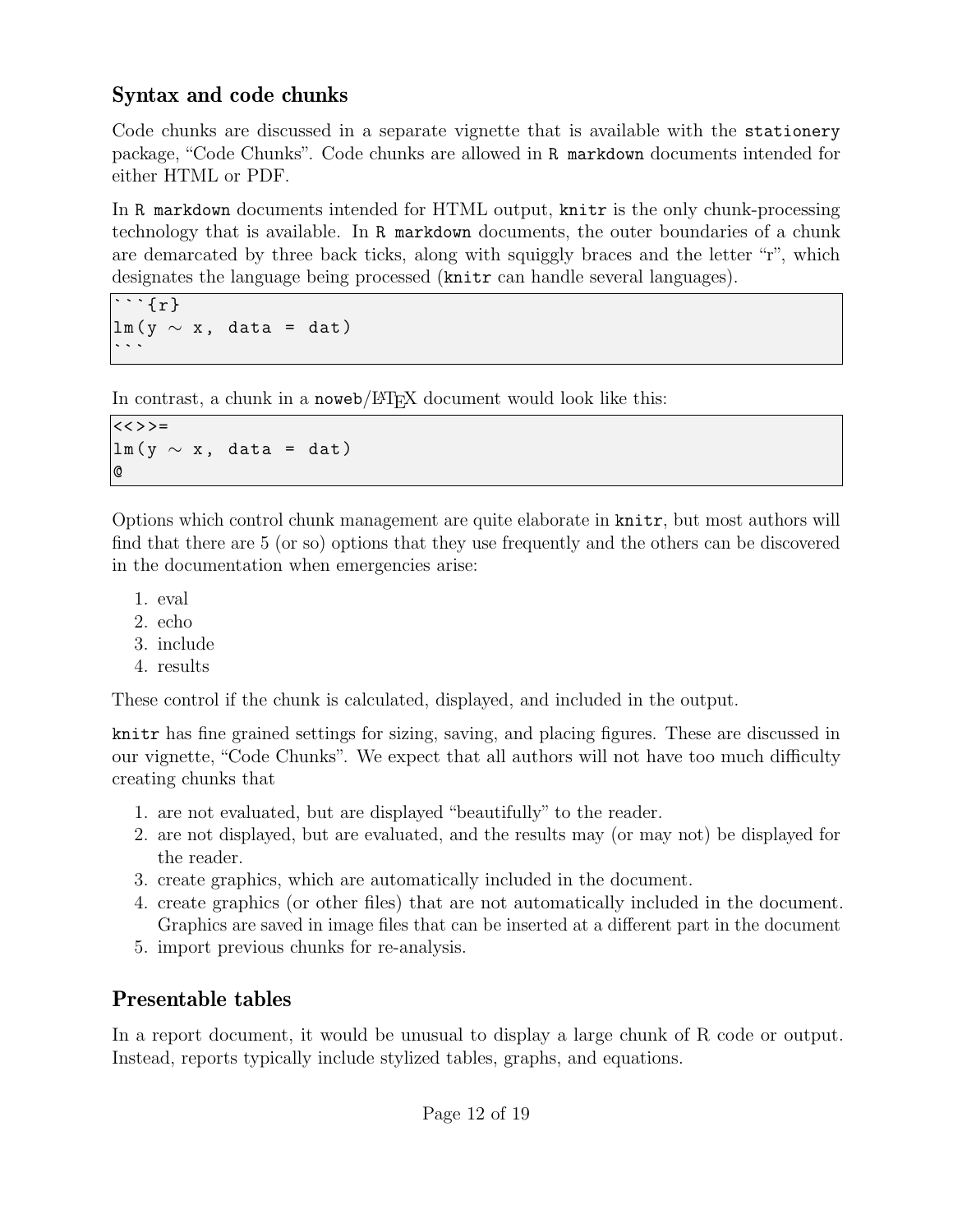Unfortunately, this is a point at which the backend-neutral document processing strategies break down. Markdown allows some elementary tables, but these are unsuitable for statistical tables. Instead, one needs to create backend-specific tables in order to have something presentable.

The very nice table-making routines for R were originally developed for  $PDF/ETFX$ , and alternative backends like HTML were added later. At the current time, regression tables can be generated in either L<sup>AT</sup>EX or HTML by the R package texreg, xtable, rockchalk, and many others.

#### Warnings aside, here are 2 table-making recipes

I have used two approaches to include tables in documents.

- 1. The "automatic" method. Write a code chunk that creates an output table that is good enough to go into the report without revision and allow the document to use it. The chunk option results="asis" is used to signal that the result of the chunk is valid markup that is to go directly into the backend document.
- 2. The "slow lane" method. Write a chunk that creates a table in a file on disk. Then one can review and edit the file, and include it in the document manually.

In "guides" and less formal documents, I often use the automatic method (beauty of presentation is not the primary emphasis). In reports to clients, I often need to use the second method because tables almost never come out in a perfectly presentable format.

Because I wrote the outreg function in the rockchalk a long time ago, it still holds a special place in my heart. I will use it for a demonstration. outreg works with standard R regressions  $(\text{lm}, \text{glm})$ . Suppose we have data about cancer prevalence  $(y)$  and predictors including exposure to plutonium  $(x1)$ , vegetables  $(x2)$ , and tobacco  $(x3)$ .

Regressions are estimated. The second regression includes interactions.

```
m1 <- lm(y \sim x1 + x2 + x3, data = dat)
m2 <- lm( y ∼ x1 + x2*x3 + x1*x3 , data = dat )
```
The variable labels are created as varLab and they are supplied in the call to outreg.

```
\cdots{\cdots reg20, results="asis"}
varLab <- c(y = "Cancer", x1 = "Plutonium", x2 = "Veggies", x3 = "Tobacco", x2:x3" = "Veg %\times\$ This is a "Cobm",x3 = "Tobacco", `x2:x3` = "Veg<br>`x1:x3` = "Plut $\\times$ Tob")
or10 \leq outreg (list ("Cancer OLS" = m1, "Cancer Interaction" =
   m2),
                      tight = FALSE , varLab = varLab )
```
The table is inserted flush left in the document at the point of the code chunk because I did not create a floating table object in which to situate it.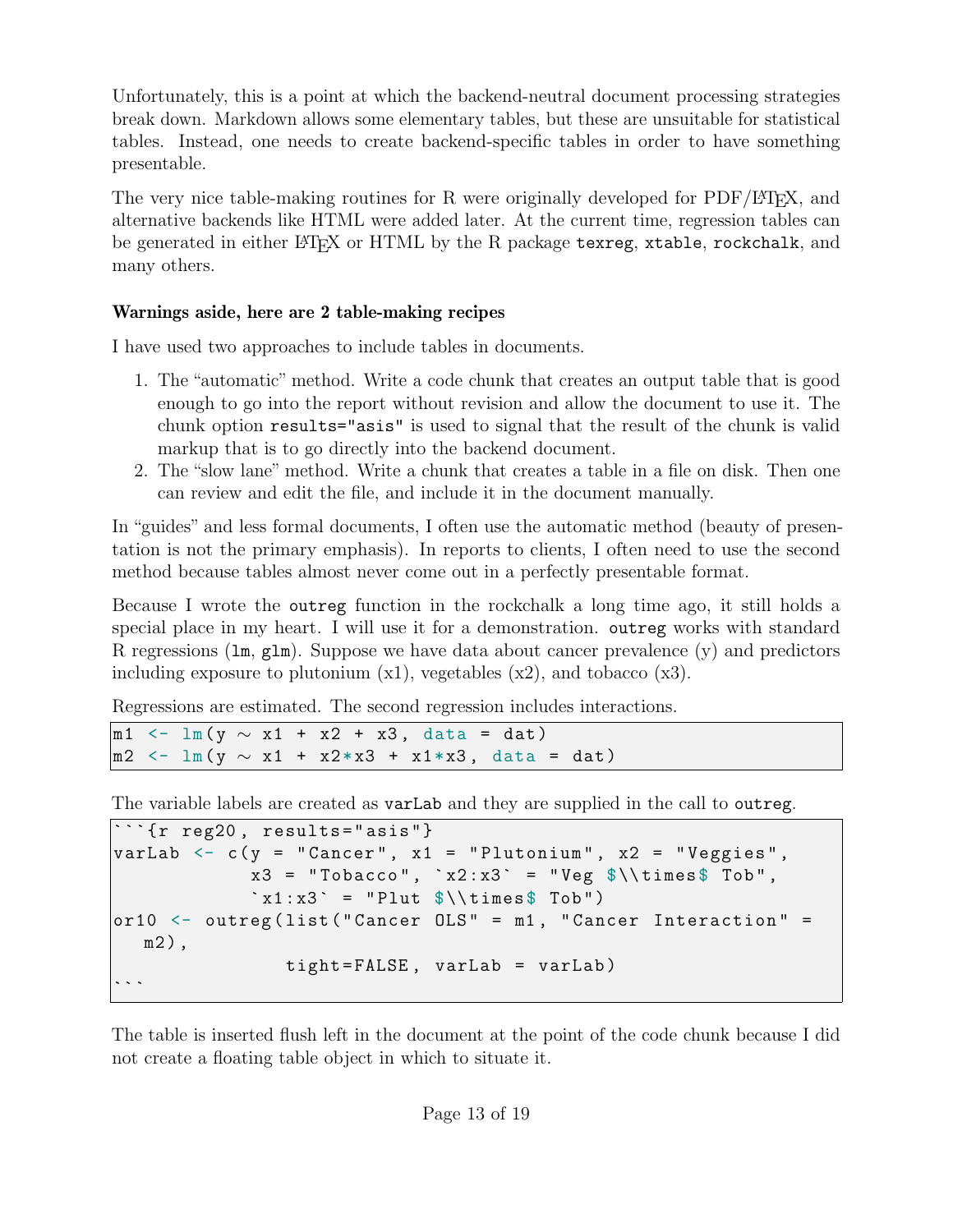<span id="page-13-0"></span>

|                   | Cancer OLS                                    |         | Cancer Interaction |          |
|-------------------|-----------------------------------------------|---------|--------------------|----------|
|                   | Estimate                                      | (S.E.)  | Estimate           | (S.E.)   |
| (Intercept)       | $-727.601***$                                 | (5.699) | $-209.096***$      | (14.077) |
| Plutonium         | 16.052***                                     | (0.087) | $11.058***$        | (0.248)  |
| Veggies           | 14.031***                                     | (0.119) | $8.363***$         | (0.228)  |
| Tobacco           | $-0.058$                                      | (0.123) | $-10.615***$       | (0.288)  |
| $Veg \times Tob$  |                                               |         | $0.112***$         | (0.004)  |
| $Plut \times Tob$ |                                               |         | $0.101***$         | (0.005)  |
| N                 | 1000                                          |         | 1000               |          |
| <b>RMSE</b>       | 27.272                                        |         | 17.234             |          |
| $R^2$             | 0.987                                         |         | 0.995              |          |
| adj $R^2$         | 0.986                                         |         | 0.995              |          |
|                   | $m < 0.05$ state $n < 0.01$ state $n < 0.001$ |         |                    |          |

Table 1: Regression Analysis

∗*p* ≤ 0*.*05∗∗ *p* ≤ 0*.*01∗∗∗*p* ≤ 0*.*001

|                   | Cancer OLS    |         | Cancer Interaction |          |
|-------------------|---------------|---------|--------------------|----------|
|                   | Estimate      | (S.E.)  | Estimate           | (S.E.)   |
| (Intercept)       | $-727.601***$ | (5.699) | $-209.096***$      | (14.077) |
| Plutonium         | $16.052***$   | (0.087) | $11.058***$        | (0.248)  |
| Veggies           | $14.031***$   | (0.119) | $8.363***$         | (0.228)  |
| Tobacco           | $-0.058$      | (0.123) | $-10.615***$       | (0.288)  |
| $Veg \times Tob$  |               |         | $0.112***$         | (0.004)  |
| $Plut \times Tob$ |               |         | $0.101***$         | (0.005)  |
| N                 | 1000          |         | 1000               |          |
| <b>RMSE</b>       | 27.272        |         | 17.234             |          |
| $R^2$             | 0.987         |         | 0.995              |          |
| adj $R^2$         | 0.986         |         | 0.995              |          |

∗*p* ≤ 0*.*05∗∗ *p* ≤ 0*.*01∗∗∗*p* ≤ 0*.*001

The other way to do this is to save the table in a file, and then include it in a document. I do this in some reports because the L<sup>A</sup>TEX (or HTML) tables created by software are never *exactly* right and I want to fine tune them.

| $\vert$ cat(or10, file = "tmpout/or10file.tex") |  |
|-------------------------------------------------|--|
|-------------------------------------------------|--|

The file "or10file.tex" can be edited by hand, and then inserted into the LATEX document (for the PDF backend). If I am using this method, I can insert a floating table with a proper caption and label. See Table [1,](#page-13-0) which results from the following.

```
\ begin { table } \ caption { Regression Analysis \ label { tab : reg30 }}
\input {tmpout/or10file.tex} \end { table }
```
Admittedly, this two step process to create the floating LATEX label is not truly necessary. The outreg function could do that for us. The same result using the results="asis" chunk: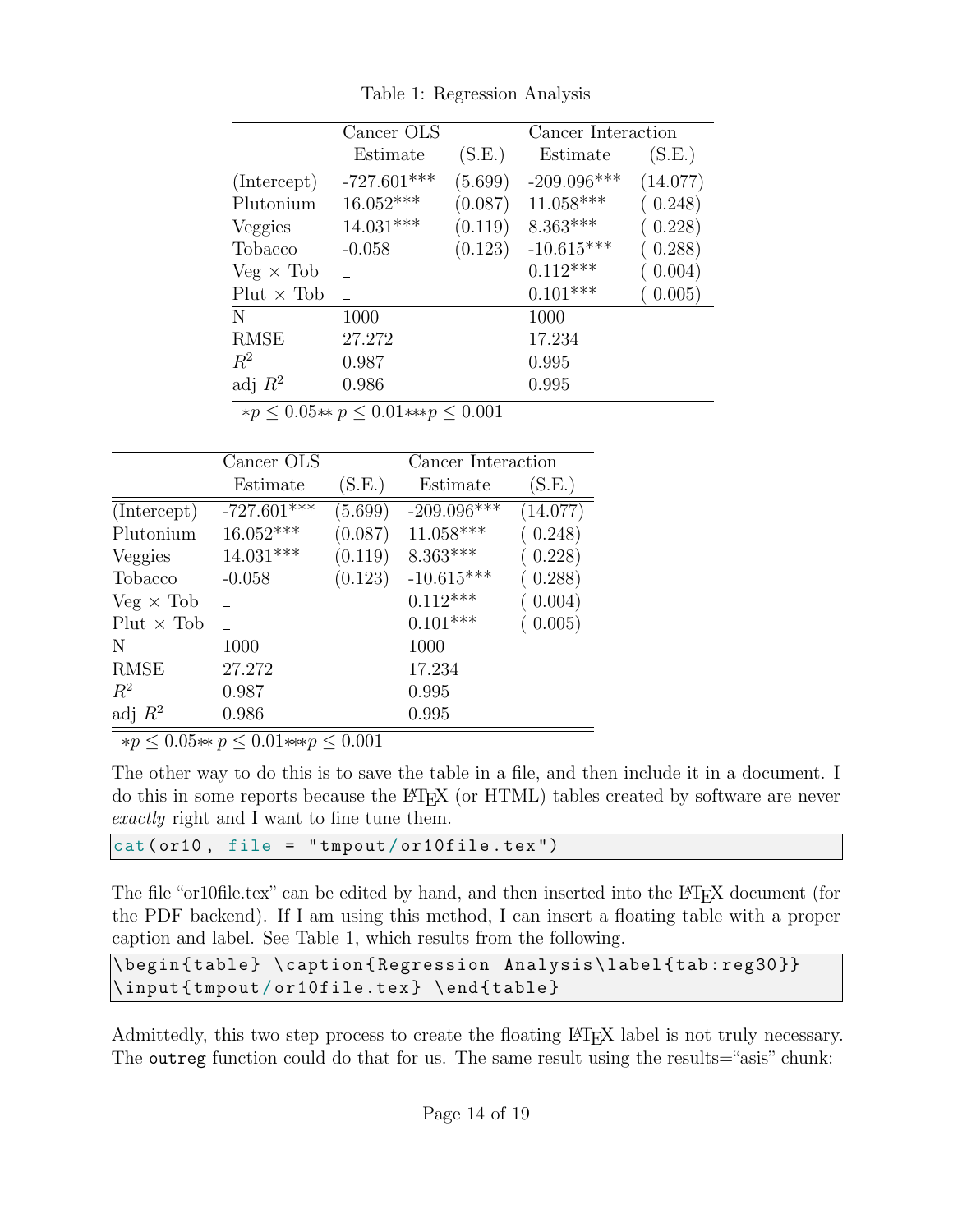```
'{r reg40, results="asis"}
or10 <- outreg (list ("Cancer OLS" = m1, "Cancer Interaction" =
  m2), tight=FALSE,
                 varLab = varLab , title = " Regression Analysis
                    asdfasdf " ,
                 label="label="label="label="1}
```
Because this document is intended for the PDF backend, any LATEX

generating table function should work. For linear regressions, multilevel models, and glm fits, I find the rockchalk::outreg output is fine, but other kinds of models often arrive with custom table-making routines. I have not found a single approach that works beautifully for all kinds of regressions, and I expect other authors will say the same thing because new packages to create L<sup>A</sup>TEX tables seem to crop up in the R repositories on a monthly basis. It is worth mentioning that some of the LATEX table generators, like texreg, allow the use of bookman markup to beautify the placement of horizontal lines, so the document preamble must be modified to include that package.

I often need to include simpler tabular material in documents and I always try to use the package xtable. xtable is not the simplest package, but it has been around longer than the others and it has more detailed features than any other package. In particular, the longtable class, which allows tables that gracefully split over "page breaks", is available. If I cannot get the result I want with xtable, the second approach I try is the latex function in the Hmisc package. There are plenty of other table-making R packages, but my opinion is that if one can master xtable, then one can generate just about any kind of table.

## Warnings, cautions, etc.

### Dialects

R markdown is similar to, but the exactly the same, as the [general markdown specification.](https://daringfireball.net/projects/markdown) It is different from other specialized dialects, such as the [GitHub Flavored Markdown](https://github.github.com/gfm) and other variants. Be cautious about using style guides that are not intended explicitly for R markdown documents. There is a good chance the advice about preparing a document from those other sites is irrelevant to an R markdown document. Google searches will sometimes lead to the wrong answer for a particular form of Markdown.

#### Inaccurate rendering

Another major concern is that illegal LATEX code in documents intended for HTML will be ignored in the document production process. The document compiles without error, but HTML result is incomplete. Where we expect to see math, there is *empty nothing*. By itself, this problem seems serious enough to make me think the HTML backend should not be used. The markdown  $\rightarrow$  HTML conversion is the weak spot. The markdown  $\rightarrow$  PDF transition is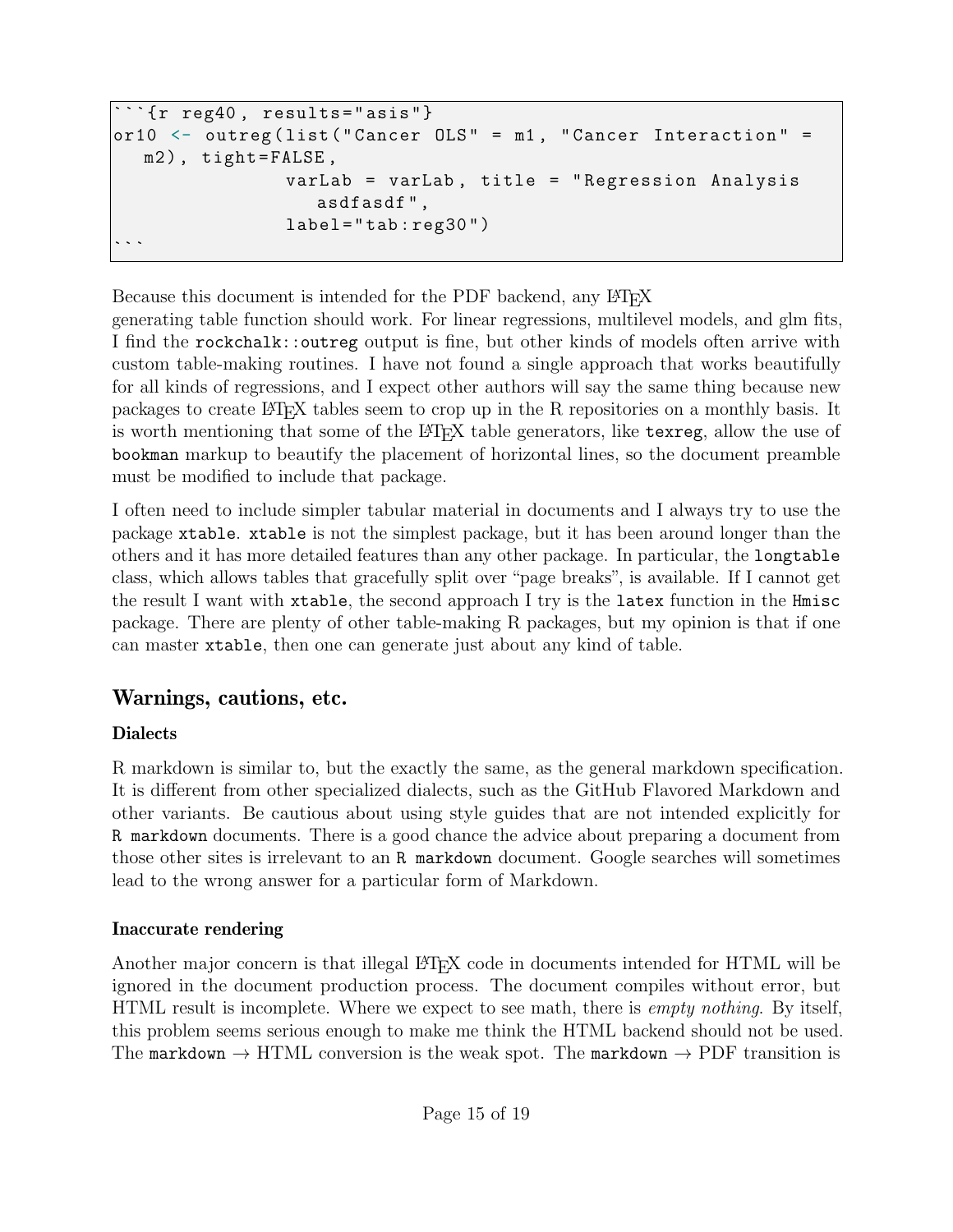not similarly flawed. It halts with error messages. The conclusion from all of this is the following:

*Authors must exert themselves to proofread the HTML output to make sure it appears as intended.*

Another problem we have discovered is that even valid HTML markup can sometimes be corrupted by pandoc. Valid HTML (and PDF, for that matter) can include empty spaces that are inserted by authors to make their markup easier to read. The spaces are confusing to pandoc, which may interpret them as markdown formatting statements (markdown uses spaces to indicate nesting of lists or code sections. At the current time, it appears to be necessary to process all HTML markup that goes into the markdown document to remove spaces in the beginning of lines.

In our experimentation with R markdown, we have noticed another quirk. I document intended for PDF, one writes  $\text{LareX}$  to produce L<sup>T</sup>FX. On the other, in a document intended for HTML, writing \LaTeX produces one of those empty spaces previously mentioned. Instead, in the document intended for HTML one must insert \$\LaTeX\$, as if this were a valid mathematical expression, which it is not. Inserting \$\LaTeX\$ in R markdown intended for PDF results in an error message:

```
! You can't use `\spacefactor' in math mode.
\ @- >\ spacefactor
                    \ @m {}
1.934 ...to compile and the error message \setminus (\text{Larea})pandoc : Error producing PDF
```
## Mathjax needed for HTML documents

Finally, there is a fundamental weakness of HTML documents. Math is not "in" the HTML file. Instead, there is javascript code that is shown in the Web browser using a framework called MathJax. MathJax allows inclusion of math markup in the page which–when the conditions are right–can be converted by the Web browser to look like equations. The MathJax display system works better and better over time; it *almost always works*. The Web browser must be able to retrieve files from the MathJax server in order to display the document. If the reader is offline, or the MathJax server fails. Users will see markup, rather than equations, when the network fails.

## Illegal encoding of pasted fonts

While working on this document, I found a web page with a lovely Shakespeare sonnet. I carelessly copy/pasted that into a code listing. Look what happened at compile time:

```
pauljohn@delllap-16 : vignettes $ ./ rmd2html.sh Rmarkdown.Rmd
Error in tools :: file_path_as_absolute ( output_file ) :
```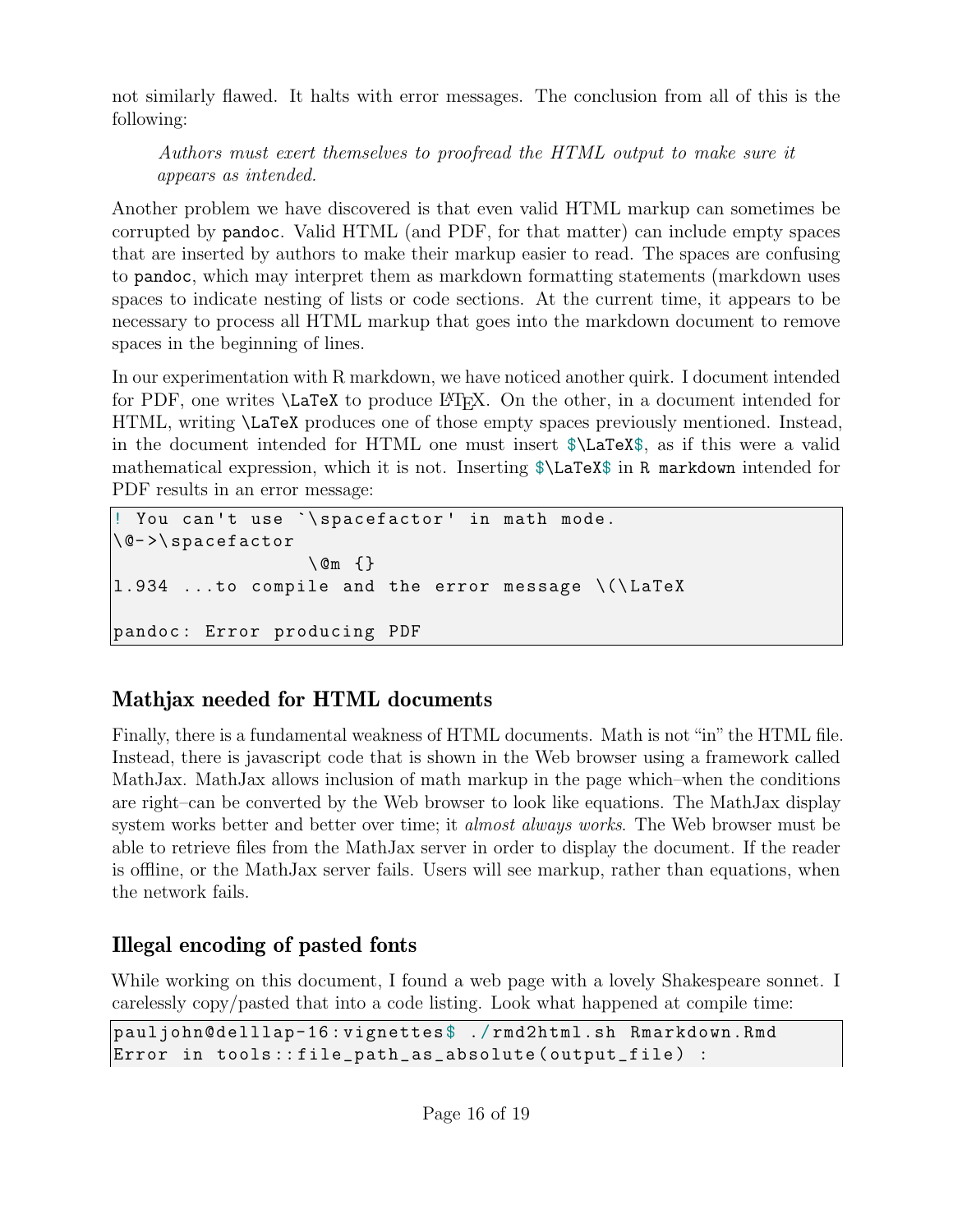```
file 'Rmarkdown.pdf' does not exist
Calls: rmd2html -> do.call -> <Anonymous> -> <Anonymous>
In addition: Warning messages:
1: In \text{grep}(\text{paste}(r, \text{ collapse = "||"), text, value = TRUE}):
  input string 1312 is invalid in this locale
2: In grep ("^*\\s \ast", x) : input string 1312 is invalid in this
   locale
3: In grep ("<sup>o</sup>! ", x) : input string 1312 is invalid in this
   locale
4: In grep ("^*\\s \ast", x) : input string 1312 is invalid in this
   locale
5: In grep (" \n' ! \n'', x) : input string 1312 is invalid in this
   locale
6: In file.rename(file_with_ext(texfile, "pdf"), output_file) :
Execution halted
```
The error message means that there were some characters in the web page that were encoded in an unfamiliar format.

### Bibliographical citation test is appropriate.

A citation with name and date is obtained as [\(Diggle, Heagerty, Liang, & Zeger, 2013\)](#page-18-1). A citation that with just the date, i.e., Diggle and colleagues [\(2013,](#page-18-1) 37) is obtained differently. To get the full parenthesized statement with names and dates, we insert hard brackets [, an @ sign, the bibtex tag, and acloser ]. If we don't want their names, we insert a - sign. It is also possible to refer to a group of projects [\(Fitzmaurice, Laird, & Ware, 2011;](#page-18-2) [Hsiao, 2014;](#page-18-3) [McCullagh & Nelder, 1983\)](#page-18-4).

In HTML output, the references are always generated as the very last piece of the document. We insert a section name in the very last line to prepare for than.

```
# References
```
In HTML output, the style of the bibliography will not match what we generally want. What we get is close, the Chicago author-year format. We need a "CSL" file to alter the style of the output. See authoring [bibliographies](http://rmarkdown.rstudio.com/authoring_bibliographies_and_citations.html) and citations.

If the back end is PDF, as in this document, there is some more encouraging news. A combination of YAML header magic and some"raw" LaTeX succeeds in creating a bibliography for this document.

# **Conclusion**

For the sake of clarity, then, I state the following: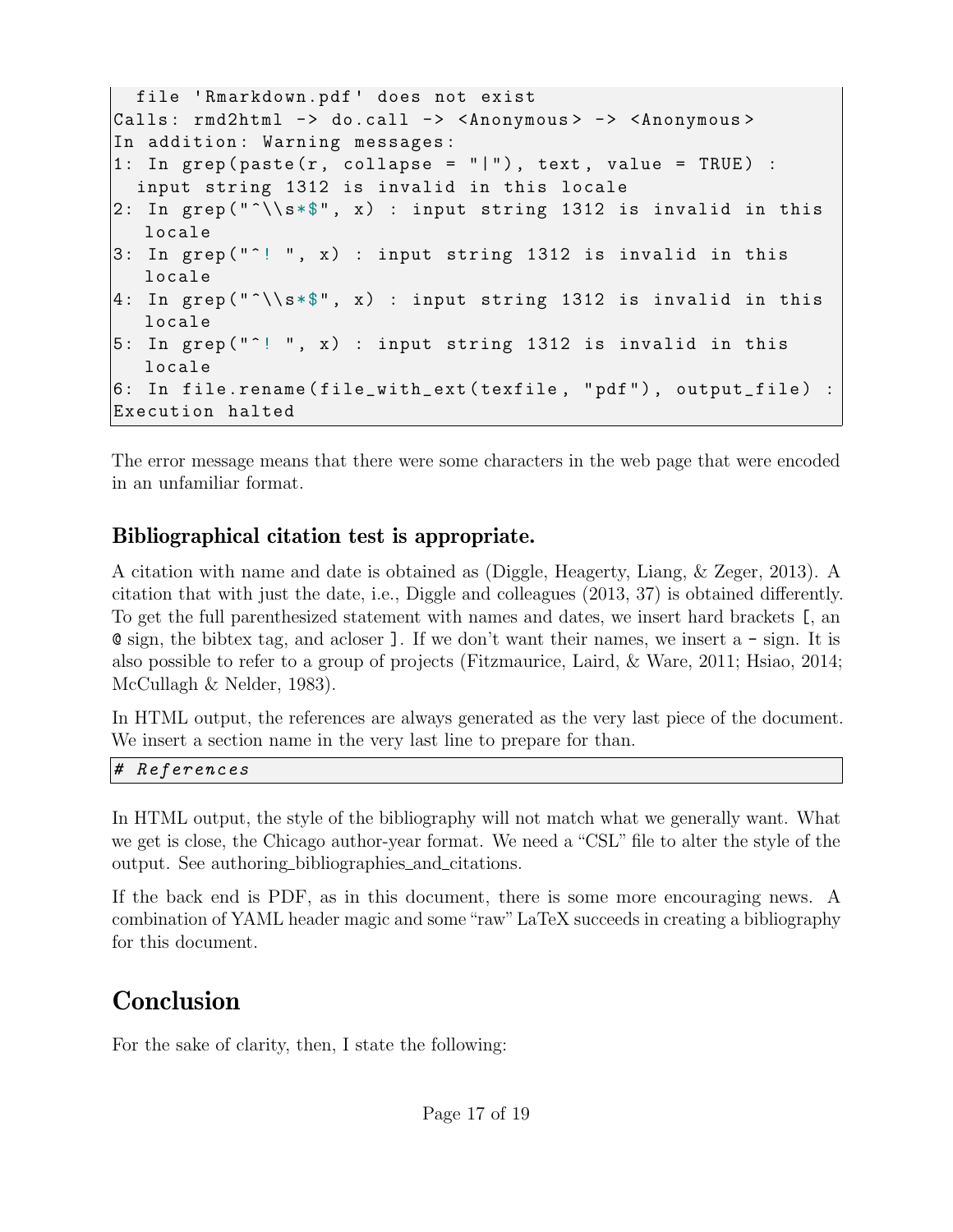If the backend in PDF, one should should use functions that provide tables using LAT<sub>EX</sub> code.

On the other hand,

if the backend is HTML, then functions that create HTML markup code should be used.

# Session Info

warnings () sessionInfo ()

```
R version 4 .1.1 (2021 -08-10 )
Platform: x86_64-pc-linux-gnu (64-bit)
Running under : Ubuntu 21 .04
Matrix products: default
BLAS: /usr/lib/x86_64-linux-gnu/blas/libblas.so.3.9.0
LAPACK: /usr/lib/x86_64-linux-gnu/lapack/liblapack.so.3.9.0
locale :
 [1] LC_CTYPE=en_US.UTF-8 LC_NUMERIC=C
 [3] LC_TIME=en_US.UTF-8 LC_COLLATE=C
 [5] LC_MONETARY = en_US.UTF-8 LC_MESSAGES = en_US.UTF-8
 [7] LC_PAPER=en_US.UTF-8 LC_NAME=C
 [9] LC_ADDRESS=C LC_TELEPHONE=C
[11] LC_MEASUREMENT=en_US.UTF-8 LC_IDENTIFICATION=C
attached base packages :
[1] stats graphics grDevices utils datasets methods
[7] base
other attached packages :
[1] psych_2.1.9 pander_0.6.4 rockchalk_1.8.144
[4] stationery_1.0
loaded via a namespace (and not attached):
 [1] zip_2.2.0 Rcpp_1.0.7 compiler_4.1.1
   nloptr_1.2.2.2
 [5] jquerylib_0.1.4 plyr_1.8.6 highr_0.9
   tools_4.1.1
 [9] boot_1.3-28 digest_0.6.28 lme4_1.1-27.1
   evaluate_0.14
```